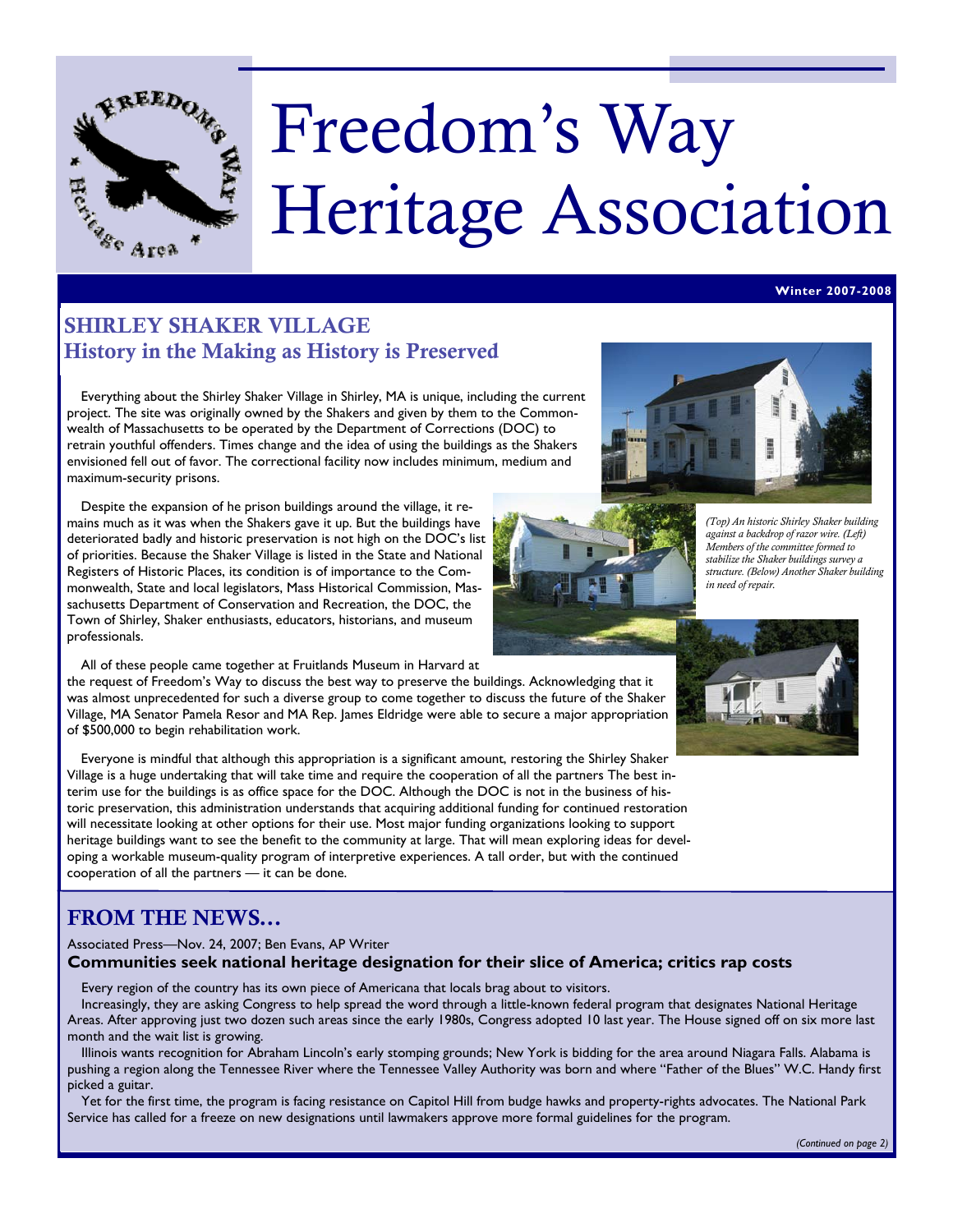### **Page 2 Freedom's Way Heritage Association**

 "This is a relatively new model for conser-*(Continued from page 1)*  vation," said John Cosgrove, executive director of the Alliance of National Heritage Areas. "More and more community leaders want to apply it to their own regional stories"

 Modeled after European practices, heritage areas are billed as a cost-effective, locally driven alternative to government-managed historic sites. The government does not buy property, impose land restrictions or provide staff. In fact the heritage program is expanding in part because little money is available

for new publicly owned park facilities.

 Instead, grass-roots groups are encouraged to preserve geography and history within livable communities. A heritage designation comes with a federal grant of up to \$1 million a year, to be matched with local money.

 The local groups have flexibility in managing the areas, and the 37 exiting sites have taken various approaches since the first was named in 1984, designating a historic canal linking the Great Lakes and the Illinois River.

 While tourism is not necessarily the goal, drawing visitors is a major incentive, and the heritage tag has helped turn around many local economies. A 2004 Michigan State University study found that visitors to a heritage area celebrating southeast Michigan's auto industry spent \$123 million and helped create some 2,100 jobs.

 The reason for the increased demand is that they are successful," said **Marge Darby**, who has helped lead a bid for a *"Freedom's Way"* heritage area highlighting early American History in Massachusetts and New Hampshire. "They're not just good at helping communities develop their heritage. They also happen to be economically beneficial."

With the popularity of the program growing, critics have emerged.

This is backdoor federal land-use planning," said Ann Corcoran, who is fighting a "Hallowed Ground" Civil War heritage designation around her western Maryland farm. "Once this is in place, there will be pressure on the local government to plan their land use around the theme of heritage preservation."

 More than 120 lawmakers voted against the recent House bill approving the "Hallowed Ground" and "Freedom's Way" areas, as well as others in Illinois, New York, Alabama and Arizona. The designations, which await Senate approval, drew opposi-

tion from groups such as the American Conservation Union and the Property Rights Alliance.

*[Ed. Note: Despite what seems to be formidable opposition, the bill passed the House by a 2/3 majority and received full support of the Senate Committee with one dissenting vote. The bill is expected to pass with ease]* 

 Along with concerns about land restrictions, critics say the federal government has no business funding local conservation.

*"Modeled after European practices, heritage areas are billed as a costeffective, locally driven alternative to governmentmanaged historic sites."* 

 "I believe in preservation. I just believe in doing it privately," said Corcoran, who once erected plastic pink flamingos on her farm to make the point that landowners are entitled to bad taste. "Why should some poor schmuck who's never

going to visit an area pay taxes so that some elitist can go on a historic tour?"

 But with a budget of about \$13 million, heritage areas cost a fraction of what publicly owned facilities cost.

 Although many heritage area campaigns have cited threats from development, supporters argue that the program does not lead to land-use restrictions. A 2004 report from independent auditors at what is now the Government Accountability Office backed their claim, saying researchers found no evidence that heritage designations had directly affected private property.

 Darby likened the program to drawing an imaginary line around an area and marking it as important.

 "The community is the classroom," she said. "You say to children: 'Here is where it happened, right here. Here's a bullet hole in this house, and it was a British bullet, and the man who lived in this house was shot right here.''

 The Park Service so far has failed to persuade Congress to establish formal criteria for heritage areas. As a result, the agency has withheld its support for new designations. But officials say the service strongly supports the overall program, particularly with strained budgets for public facilities.

 "Getting a park unit is pretty difficult," said Alma Ripps, a legislative affairs specialist for the agency. "Heritage areas are less expensive and are maybe a little easier, although it's still a very high standard….There has to be very strong local interest."

### **Freedom's Way Heritage Association**

John Ott, President

Jerry Van Hook, Vice President

Mary Shasta, Treasurer

Meg Bagdonas, **Secretary** 

Marge Darby, Chair, Advisory Council Board Member Emeritus

Milly Chandler, Advisory Council, Board Member Emeritus

100 Sherman Avenue, Ste. 2 Devens, MA 01434

 mail@freedomsway.org www.freedomsway.org

Freedom's Way Heritage Association Serves the Communities of Acton, Arlington, Ashburnham, Ashby, Ayer, Bedford, Bolton, Boxborough, Carlisle, Clinton, Concord, Dunstable, Fitchburg, Gardner, Groton, Harvard, Hudson, Lancaster, Leominster, Lexington, Lincoln, Littleton, Lunenburg, Malden, Maynard, Medford, Pepperell, Princeton, Shirley, Sterling, Stow, Sudbury, Townsend, Westford, Westminster, Winchendon and Woburn in Massachusetts. Amherst, Brookline, Greenville, Hollis, Mason, Milford, Nashua and New Ipswich in New Hampshire.

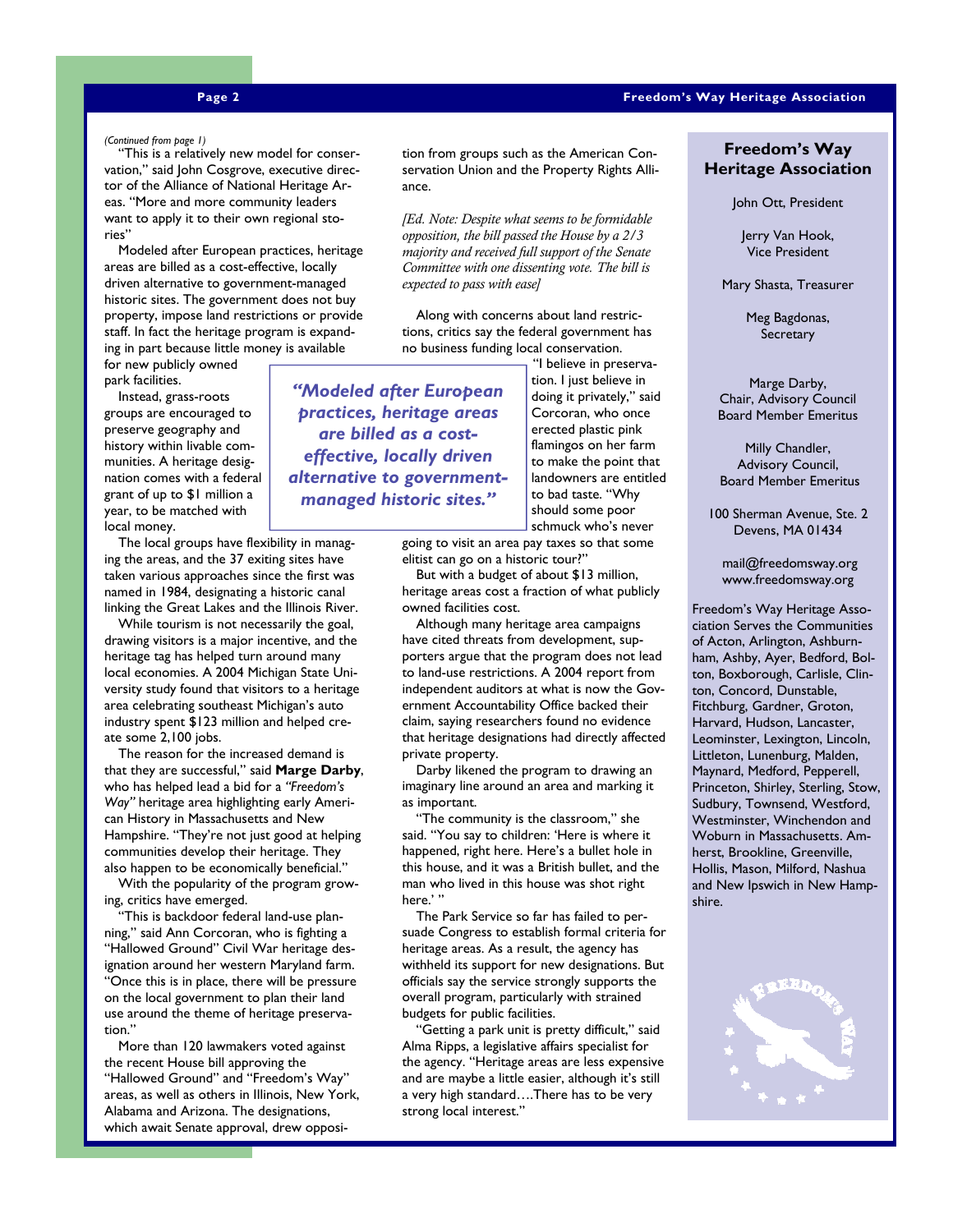### **Freedom's Way Heritage Association Page 3 Page 3 Page 3**

# sident's Message



*John Ott President, FWHA* 

 Throughout the Freedom's Way Heritage Area, there are numerous projects that affect the New England landscape. These projects are being led by preservation organizations, area historical societies, local and state governments and developers who often share similar goals related to growth and economic development, public access and accommodation, and even the shared concept of the value of historic preservation and heritage renewal. How these individuals and organizations get to consensus on these generally local matters however, often places them at odds with one another. Each party has specific issues or ideas that fail to understand the point of view of the other and the long term impact and/or future needs of those same

communities or their constituencies. New England's middle name should be "complexity" for that is the nature of our region and one of the things that gives us our individuality, uniqueness and character.

 The good news in thinking about this subject is that the Freedom's Way Heritage Association has now received official state designation in both Massachusetts and New Hampshire. Our state heritage area is now recognized and the governors of both state are in the process of appointing official commissions to work with our association to empower our efforts to help preserve, protect and promote the shared history of the nationally significant resources of this region.

The Board of Directors want to help facilitate the work of the commissions by providing on an ongoing guidance, appropriate support and program ideas through forums that will bring the interested parties, supporting organizations and various stakeholders together to discuss the issues surrounding these projects. When one

thinks of the many buildings in need of new purposes, of community landscapes and view sheds that need to be protected, of the economic needs of small communities that need some focused leadership, innovative ideas and introduction of new methods on how they might solve some of these matters, this is where I see Freedom's Way taking the lead in the years ahead.

 There is a very good chance in the coming year Freedom's Way will receive its federal designation as a National Heritage Area, and then the work of the last ten years and the programs and efforts of helping create the Historic Landscape Inventories will all bear fruit. So if you have projects that need the FWHA's attention, or ideas that need to be shared, or organizations you want to see involved with our association, please contact us or go to our website for more information on how you can get involved. Inclusion, like access, is critical if we are to be successful and preserve the gifts New England and its landscape have to offer.



*"New England's middle name should be 'complexity' for that is the nature of our region"* 

# "Gratitude is the Memory of the Heart"

 Because FWHA is a grassroots, all volunteer organization, we rely on the help of many people and organizations. So much is given to further our goals and we rarely feel we've recognized everyone enough for their efforts. Here, then, are a few gratitudes we would like to pass along — knowing, of course, that inevitably, there may be some who we unintentionally overlook.

**Hugh Field and the entire Field family** for the use of their Valley Farm for the site of the annual FWHA Rollin' and Strollin' in Shirley. Hugh also has tirelessly helped edit the town pages for the FWHA web site.

**Peggy Kempton** for donating computer programs.

**Jared Wollaston** for contributing to our distribution of our map brochures. Thanks too, for the able help of the distributors: **Betsi Tennessee, Ruth Rhonemus, Hugh Field and our local chambers of commerce**.

**Betsi Tennessee** also for organizing our liaison outreach and the liaison from our 45 towns who contribute background material for our town web pages.

**Maud Ayson**, Executive Director of Fruitlands Museum for continued support and generous use of meeting space.

Our guardian angel, **Pam Smith**, without whose financial assistance this year we would have surely faltered.

**MassDevelopment** for their continued support of our organization in providing space and utilities.

**The Devens DPW** for their watchful eye in keeping us dug out in snow, cool in summer, and warm in winter.

**Our neighbors Lynne Teague, Roman Ferguson** and **Jane Witherow** with the Devens Recreation Department for sharing their space with us.

**T**he **Nashoba Valley Chamber of Commerce,** with whom we share office supplies and equipment in emergencies and from whom we have received a couple of emergency tutorials.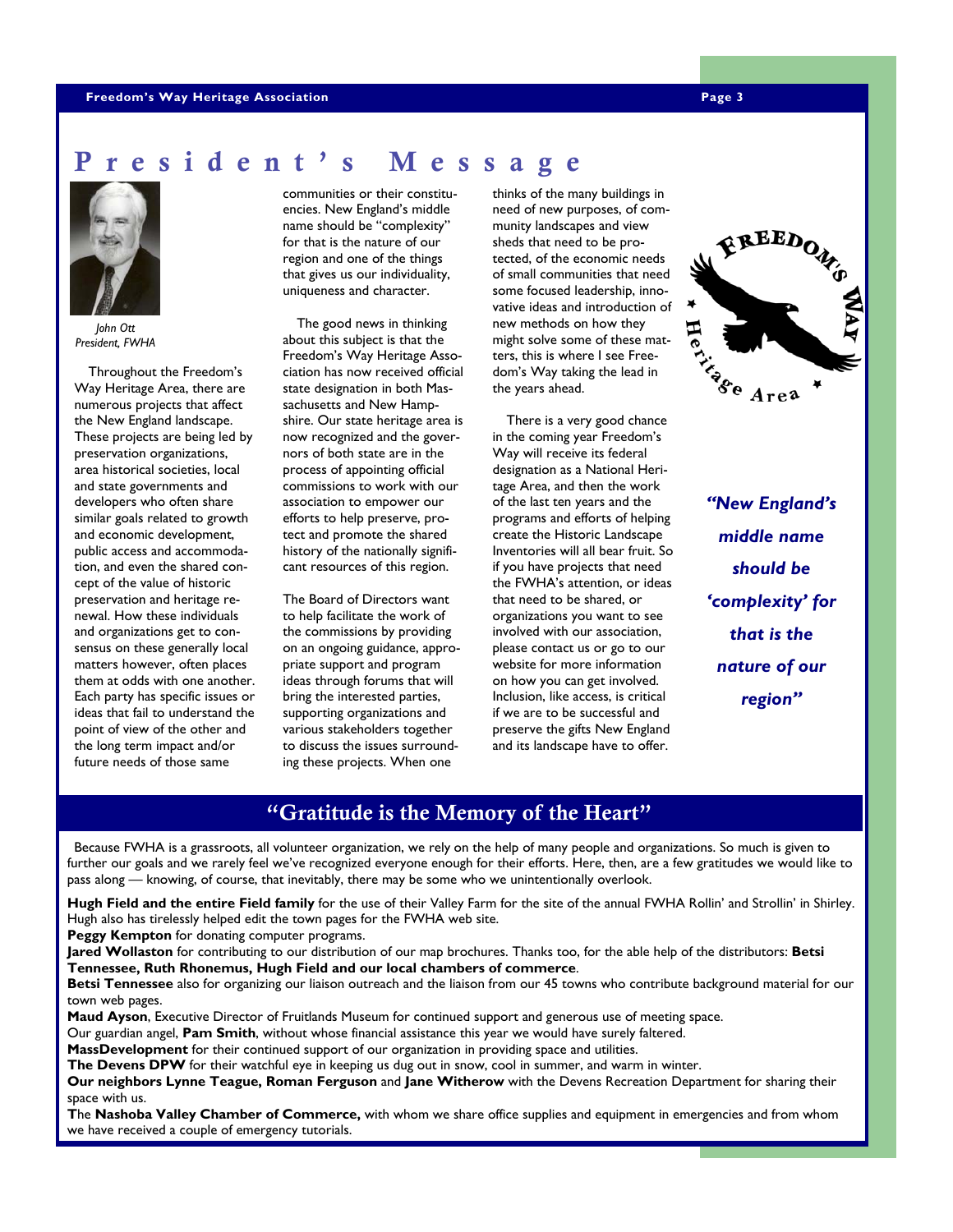# Make This Year Count—Join Freedom's Way

 There is no other organization in this region that brings such diverse interests as museums, cultural institutions, government officials, businesses, educators, to talk about the importance of our regional landscape. Our primary focus is to show the benefits of cultural heritage development and to enhance opportunities for combining the need for preservation with the needs of growth communities.

proach that will exponentially expand economic opportunities for our partners. Diverse stakeholders can pool resources; but unless they can become aware of how that might be accomplished, they are not ready to effectively coordinate their activities. That is our job. To accomplish this, we need your support.

 The region's cultural heritage resources are plentiful, but the larger community may not have grasped its potential. With your help, we can do this together.

 Look through this newsletter and see what we are doing, then consider what you think we are worth. Your donations and dues will help us finish projects like the Paths of the Patriots (*see page 5 for a sample*).

 You are the visionaries and experimenters of Freedom's Way.

*PS - please sign up with your email address and get our full color electronic version of this newsletter.*

| Join today.                                                                                                    |                                                                                                     |
|----------------------------------------------------------------------------------------------------------------|-----------------------------------------------------------------------------------------------------|
| bership<br>egories<br>\$35<br>unity \$50                                                                       |                                                                                                     |
| \$100<br>ategories                                                                                             |                                                                                                     |
| 150-\$499<br>600-\$999<br>000-\$4,999<br>000 & up                                                              |                                                                                                     |
|                                                                                                                |                                                                                                     |
| Zip:                                                                                                           | <b>May the beauty</b>                                                                               |
| other FWHA information                                                                                         | of our heritage landscapes<br>continue to inspire you.                                              |
| teers giving their time and<br>and foster our National<br>it organization and, as such,<br>ent allowed by law. | Always remember that your efforts<br>help us maintain our vision.                                   |
| to FWHA:<br>2; Devens, MA 01434                                                                                | <b>Thank You For Your Membership!</b><br>Photo: Assabet River Dam in Hudson, MA<br>Courtesy, MA DCR |

We offer a unified regional ap-

# $\Box$ Renewal  $\Box$ New Mem

*So, are you a member?* 

**Annual Membership Cat**  $\Box$ Individual

### **TFamily/Nonprofits/Community**  $\Box$ Business Roundtable

### **Supporting Membership Categories**

| \$250-\$499     |
|-----------------|
| \$500-\$999     |
| \$1,000-\$4,999 |
| \$5,000 & up    |
|                 |

### **Please Print**

| Name:                                                                                                                                                                                                                                                                                |
|--------------------------------------------------------------------------------------------------------------------------------------------------------------------------------------------------------------------------------------------------------------------------------------|
| Address: No. 1996. The Commission of the Commission of the Commission of the Commission of the Commission of the Commission of the Commission of the Commission of the Commission of the Commission of the Commission of the C                                                       |
|                                                                                                                                                                                                                                                                                      |
| State: <u>Zip: Zip:</u>                                                                                                                                                                                                                                                              |
| Phone: ( )                                                                                                                                                                                                                                                                           |
| Important for email newsletter and other FWHA information                                                                                                                                                                                                                            |
| Thank You! We operate entirely with volunteers giving their time and<br>resources. Your contribution will help to create and foster our National<br>$\mathbf{H}$ is the state of $\mathbf{H}$ is the state of $\mathbf{H}$ is the state of $\mathbf{H}$ is the state of $\mathbf{H}$ |

Heritage. Freedom's Way is a  $501(C)$  3 non-prof your contributions are tax deductible to the exte

> Mail with your check made out To FWHA, 100 Sherman Avenue, Suite 2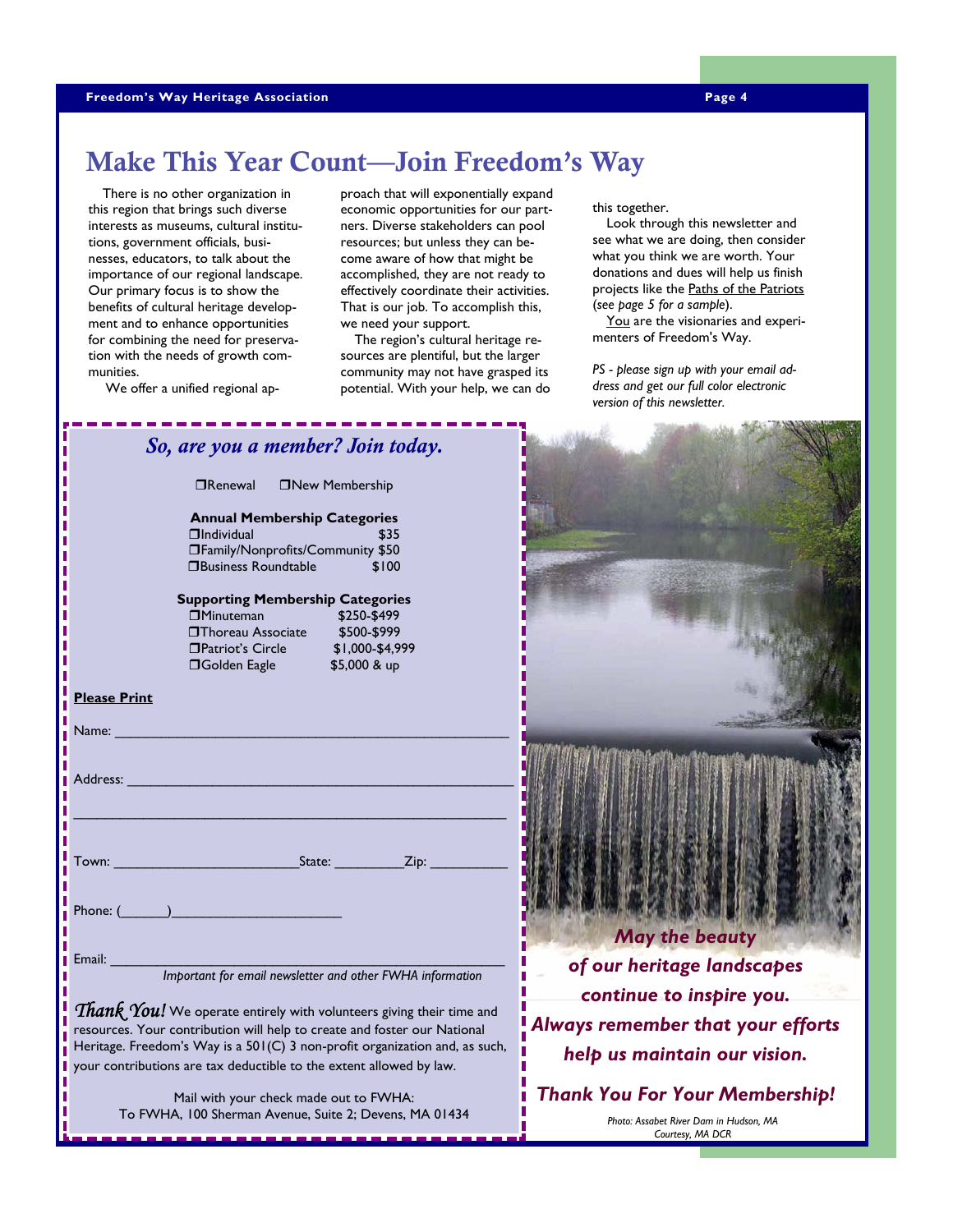**Page 5 Freedom's Way Heritage Association** 

### Meet the FWHA Commissioners

 With the passage of law creating a Freedom's Way Heritage Area in both Massachusetts and New Hampshire, each state will have a panel of appointed commissioners to oversee their respective area.

 New Hampshire's Governor John Lynch is believed to have recently appointed the following members of the NH Freedom's Way Commission: Robert Carr, Jim Coffey, David Gottesman, Jennifer Horn, Connie Kreider, Peggy Kempton, William Ludt, Alan Manoian, Charles Moser, Elizabeth Muzzey, Fredricka Olson, Henry Parkhurst, Debra Spratt, Torene Tango-Lowey, Peter Webb, and Steve Williams.

 In Massachusetts, the following nominations have been made to Governor Duval Patrick for appointment:

William Ashe, Bonnie Biocchi, Michelle Ciccolo, Marge Darby, Rep. James Eldridge, Rep. Jay Kaufman, Jeanne Krieger, Laila Michaud, John Ott, Michael Volmar, Mary Whitney and Jared Wollaston. In addition, four African American/Native American candidates were nominated and it is unknown which individual will be appointed by Gov. Patrick.

 Brona Simons, Executive Director of the Mass. Historical Commission and, Rick Sullivan, Commissioner of the Mass Dept. of Conservation and Recreation will serve as ex-officio members.

# Shriver Job Corps Receives FWHA Award

 The Shriver Job Corps was given the 2007 Freedom's Way Heritage Association Award at the annual meeting in November, 2007. "The Job Corps youngsters have been a great help to us," said FWHA President John Ott. "As an all-volunteer organization, we look to the communities we serve for support. Working with the Shriver Job Corps is a two-way street—we benefit from their help and the students benefit from their work experience."

 The Job Corps is a no-cost education and vocational training program at Devens, MA that is administered by the U.S. Department of Labor. The program is designed to help young people learn a trade, earn a high school diploma or GED and get help finding a job. *Shriver Job Corps student Jennifer* 





*The FWHA Award*

*Bones, one of nearly 100 students who have worked at FWHA as part* 

# www.freedomsway.org *Bedford's Role in the Battle of Concord, April 19, 1775*

The following is an excerpt of information that will begin appearing on the FWHA website in the coming months as part of the "Paths of the Patriots" project, underwritten in part by a grant from the Massachusetts Society of the Cincinnati. With thanks to Chuck French and the Bedford Historical Society.



 *At about 2:00 AM on the morning of April 19, 1775, Capt. John Parker of the Lexington Minutemen dispatched two couriers, Benjamin Tidd and Jonathan Monroe, to warn the towns of Bedford and others beyond that the British Regulars were headed toward Concord to uncover hidden caches of arms and supplies. The couriers rode along the bridal path, now Hancock and Grove Streets in Lexington continuing as Page Road in Bedford. They woke Cornet Nathaniel Page of the Bedford Minutemen at his home (still existing at 89 Page Rd.) who, in turn, spread the alarm among the Bedford townspeople as well as the Minutemen and Militia.* 

 *Later that morning, toward dawn, the Minutemen, numbering 27, under the command of Capt. Jonathan Willson (whose home still exists at 261 Old Billerica Rd.) gathered at what is now Willson Park at the intersection of Concord and North Rds. They had a brief cold breakfast at the nearby Fitch Tavern (still existing at 12 The Great Rd.) and then began their march to Concord along what is now Concord Rd. in Bedford and Old Bedford Rd. in Concord towards Merriam's Corner.* 

 *At approximately the same time, the Bedford Militia, numbering 50, mustered at the home on their commander, Capt. John Moore on Concord Rd. (still existing at 191 Concord Rd.) and then continued the march to Concord where they met the Minutemen and joined the battle.* 

 *A total of 77 Bedford Minutemen and Militia then fought at Concord and comprised about 1/5 of the total of 350-400 colonial troops – the same number as sent by Lexington.* 

 *During an encounter with the Regulars on that same day, during their retreat back to Lexington along today's Battle Road in Lincoln, Capt. Willson of the Minutemen was killed, the only Bedford soldier killed that day.*